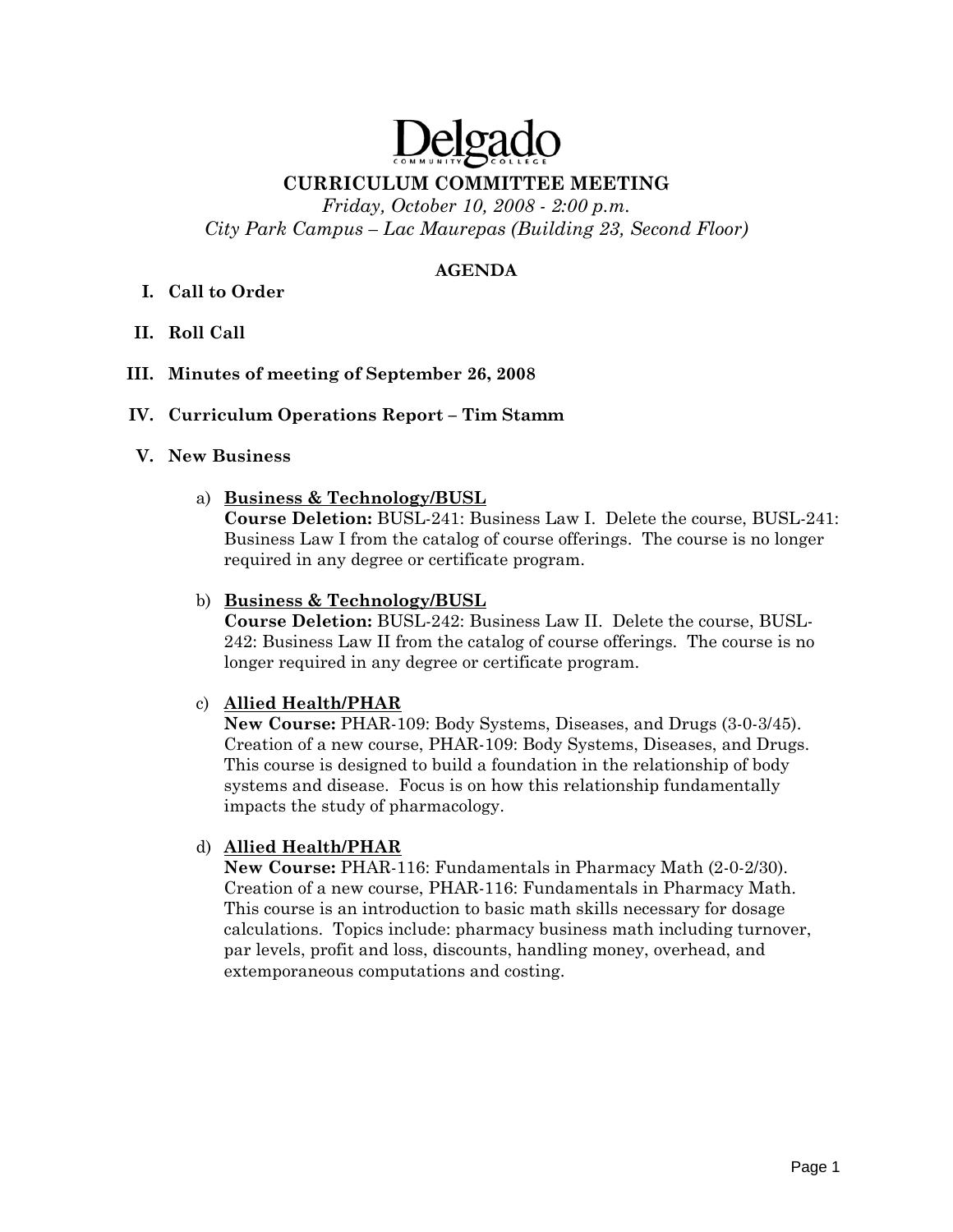## e) **Allied Health/PHAR**

**Course Revision:** PHAR-152: Pharmacy Clinical Practice II (0-14-3/210). Reactive PHAR-152: Pharmacy Clinical Practice II. This course is designed to allow the student the opportunity to work in a community setting under the supervision of a registered pharmacist. Emphasis is placed on effective communication, understanding pharmacy operations, and dispensing of medications. The student will complete the training in a community pharmacy setting. Prerequisites: PHAR-102: Pharmacy Practice; AND PHAR-106: Pharmacy Practice Laboratory; AND PHAR-110: Sterile Products; AND PHAR-112: Sterile Products Laboratory.

## f) **Allied Health/PHAR**

**Change of Course Title:** PHAR-151: Pharmacy Clinical Practice. Change the title of PHAR-151 from "Pharmacy Clinical Practice" to "Pharmacy Clinical Practice I." This course is designed to allow the student the opportunity to work in an Institutional pharmacy setting under the supervision of a registered pharmacist. Emphasis is placed on effective communication, understanding pharmacy operations, and dispensing of medications. The student will complete training in an institutional pharmacy setting. Prerequisites: PHAR-102: Pharmacy Practice AND PHAR-106: Pharmacy Practice Laboratory.

## g) **Allied Health/PHAR**

**Course Revision:** PHAR-151: Pharmacy Clinical Practice I. Reduce the credit hours of PHAR-151: Pharmacy Clinical Practice I **from** six (6) credit hours **to** three (3) credit hours in light of the newly approved PHAR-152: Pharmacy Clinical Practice II course. Course Lecture-Lab-Credit/Contact hours become 0-14-3/210.

## h) **Allied Health/PHAR/HESC:**

**Change of Course Prerequisite Requirements:** HESC-116: Pharmaceutical Dosage Calculation and Measurements (3-0-3/45). Addition of a prerequisite option to HESC-116: Pharmaceutical Dosage Calculation and Measurements: "Prerequisite: MATH-095: Introductory Algebra I OR PHAR-116: Fundamentals in Pharmacy Math." Prerequisite currently states "MATH-095: Introductory Algebra I."

# i) **Allied Health/PHAR:**

**Change of Course Prerequisite Requirements:** PHAR-104: Pharmacology for Pharmacy Technician I (3-0-3/45). Modify the prerequisites of PHAR-104: Pharmacology for Pharmacy Technician I to state "PHAR-109: Body Systems, Diseases, and Drugs." Currently, the course has no prerequisite requirements.